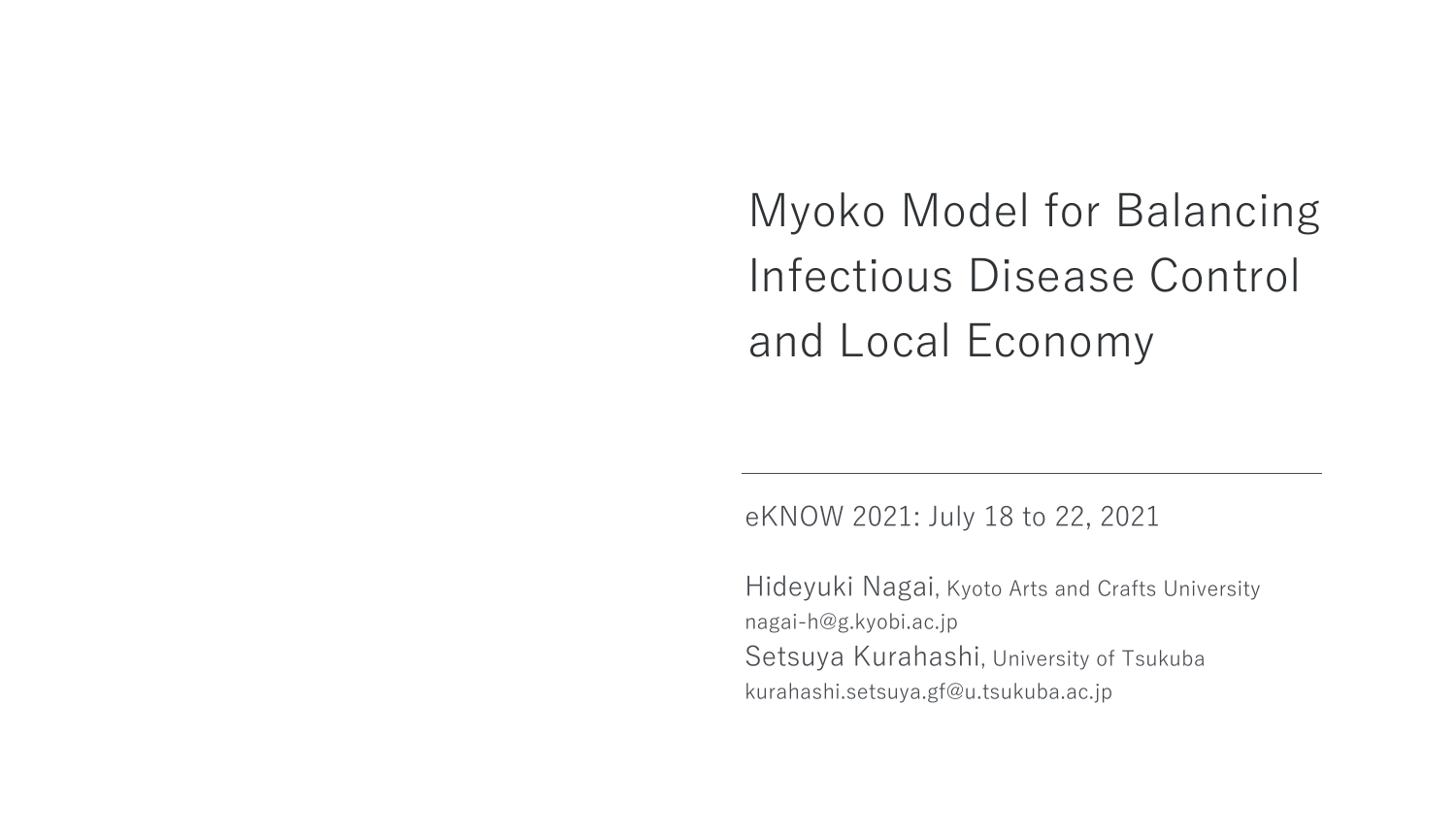

agenda Challenges for tourism<br>
locations under COVID-19



COVID-19 infection model for tourism locations



Evaluation of infection control measures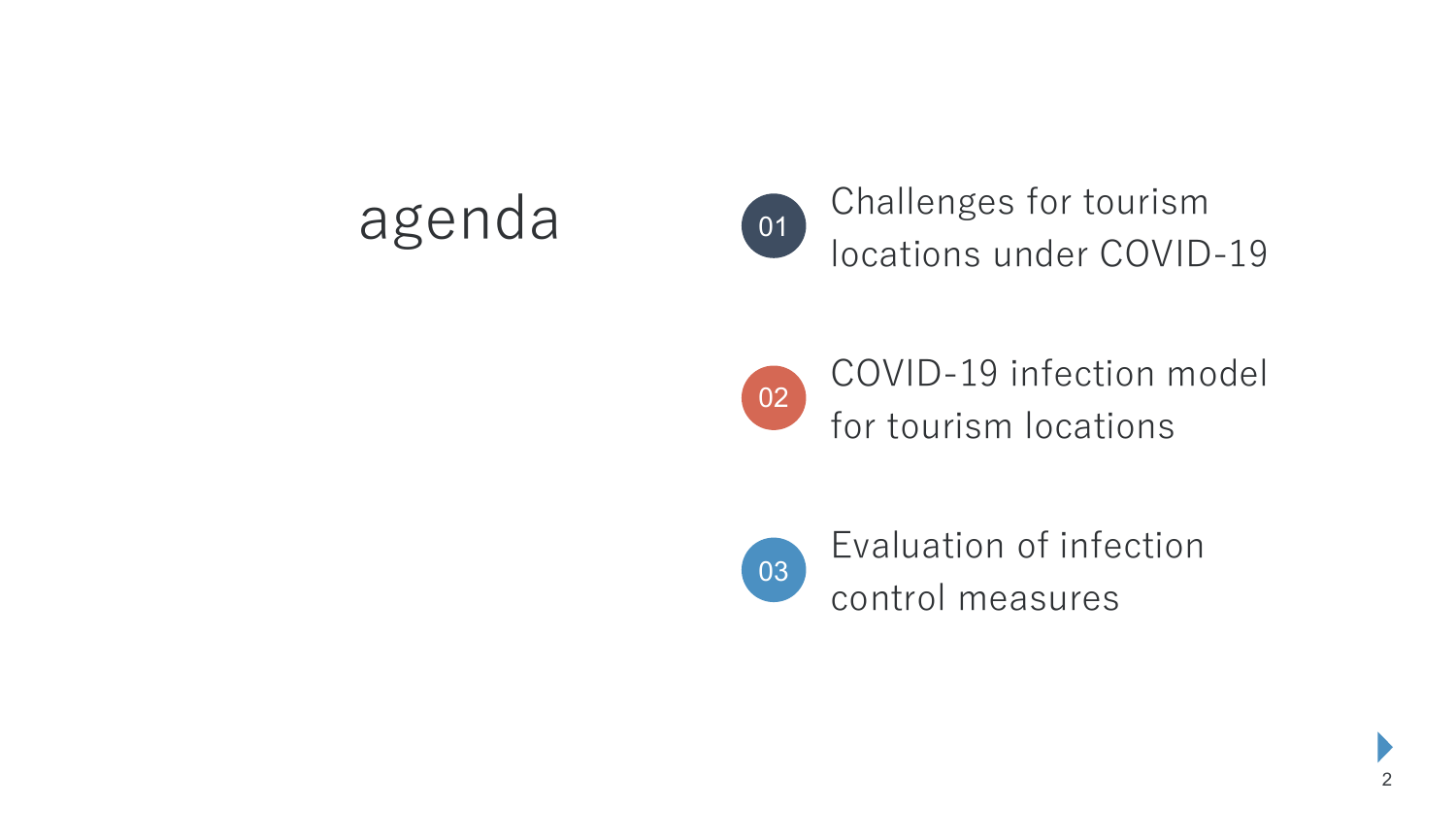Myoko Model for Balancing Infectious Disease Control and Local Economy

**Challenges for tourism locations under COVID-19**

### Dilemma in tourism locations under COVID-19

- Tourism industry impacts far-reaching and is crucial to local economy.
- Tourists are risk of influx of infected people.

**What are infectious disease control measures that are compatible with local economy?**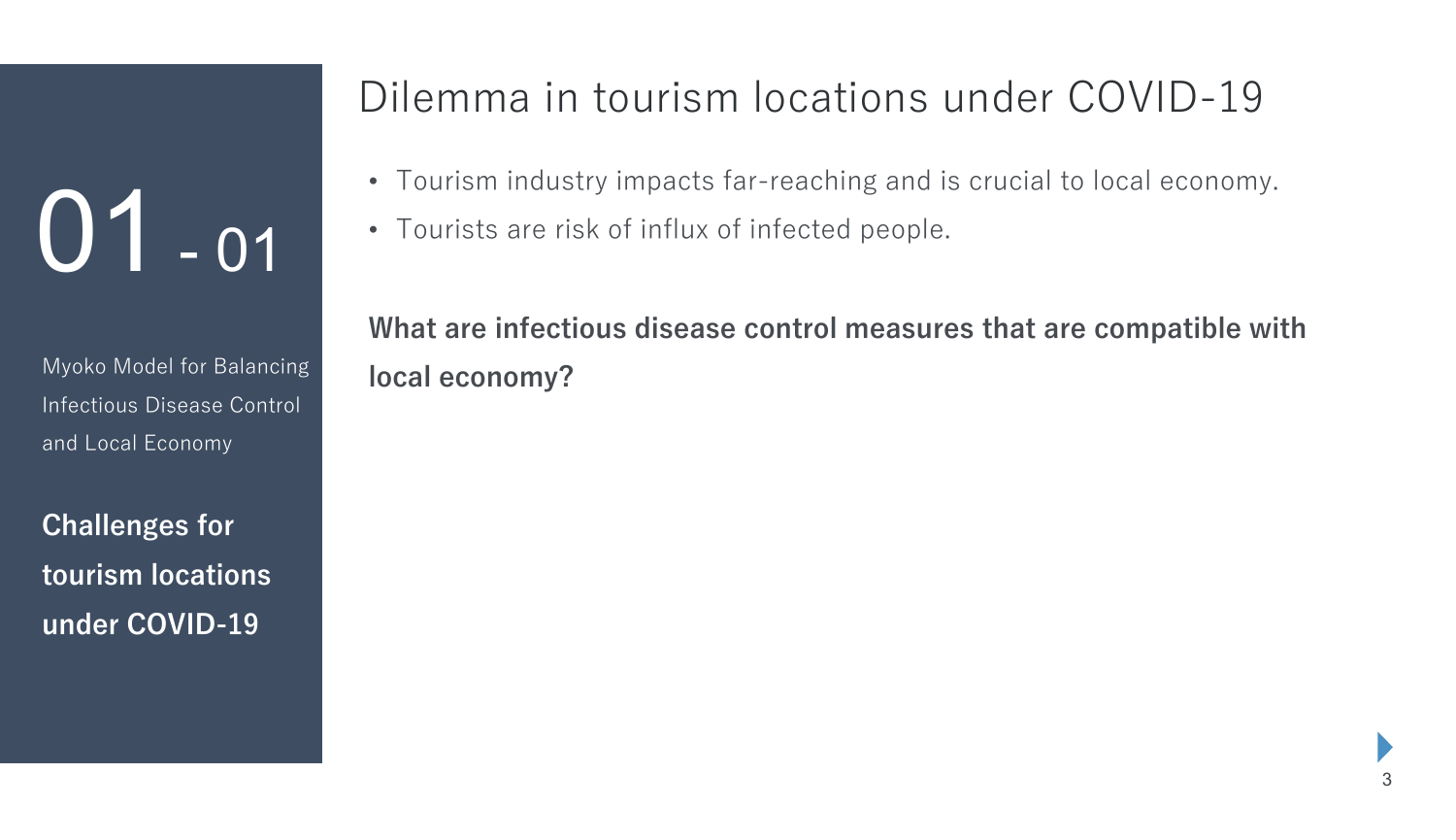Myoko Model for Balancing Infectious Disease Control and Local Economy

**COVID-19 infection model for tourism locations**

### Tourism location model based on restored population data

- By reflecting demographic information, heterogeneous resident agents were generated in the model.
- It is possible to simulate diverse and complex infection routes.

Restored population data includes demographic information such as location of household and its members' gender, age, employment status, type of industry, scale of business.





Household and facility distribution in the model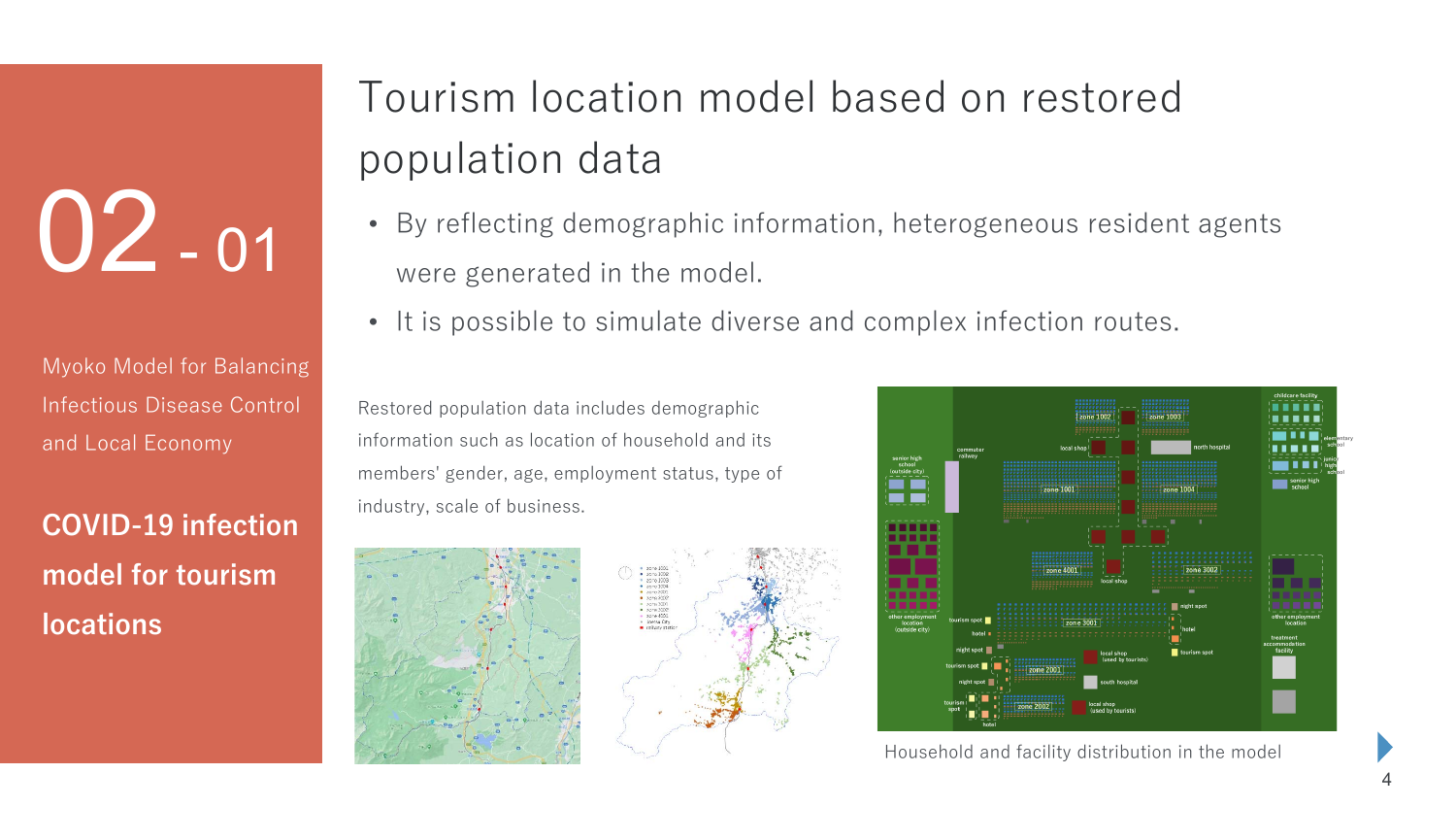Myoko Model for Balancing Infectious Disease Control and Local Economy

**COVID-19 infection model for tourism locations**

### Residents' daily behavior in simulation model

- Resident agents repeated commuting and shopping, reflecting the actual data such as enrollment rate and employment rate.
- Employees in tourism industry (tourism spots, hotels, night spots , and grocery stores) contacted with tourists.

Tourism industry facilities were located in ski and hot spring resort areas at the foot of the mountains in the southeast and southwest. Tourists also visit the two local shops in the south. Employees of these facilities set as residents of nearby zones.

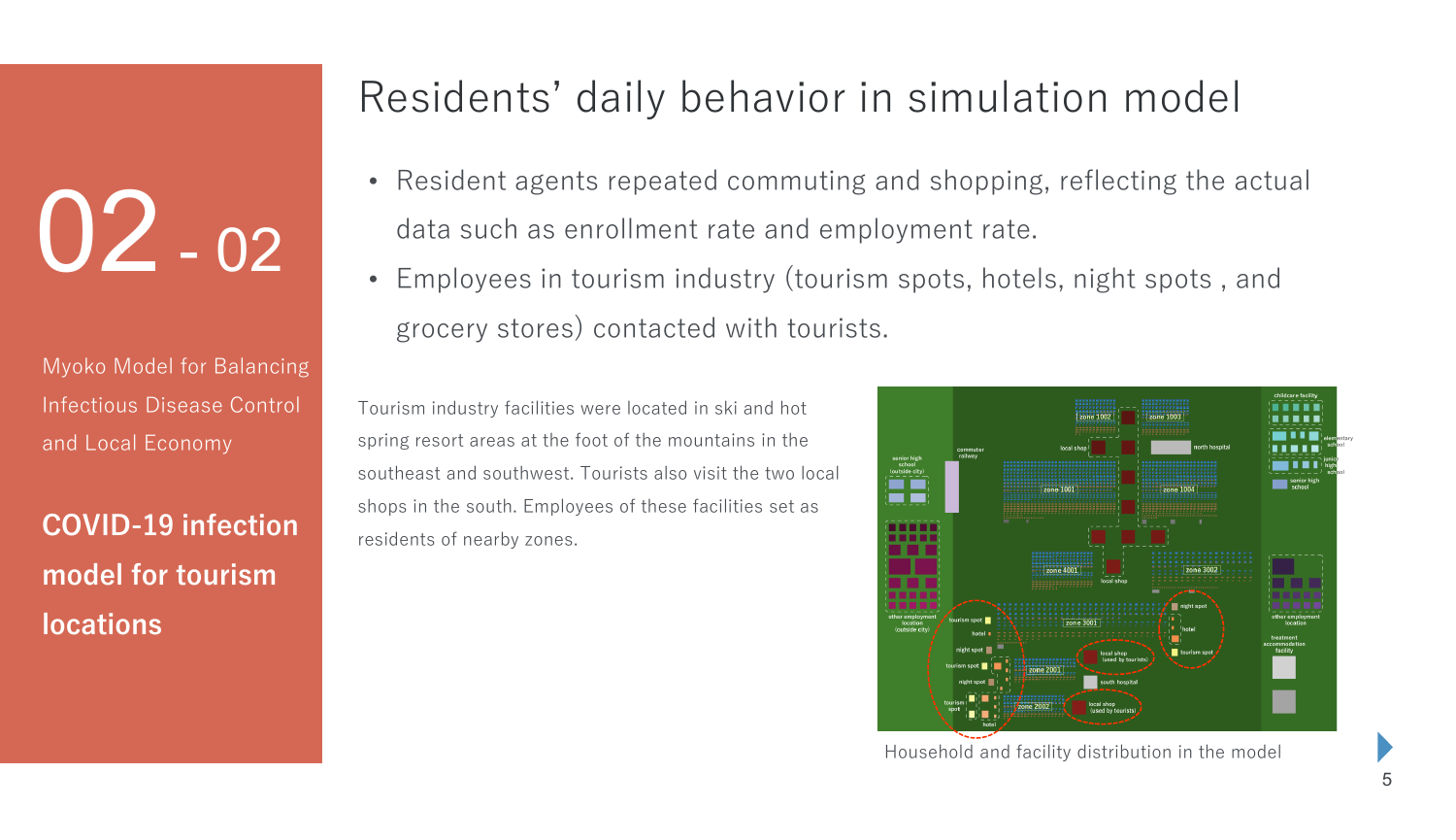Myoko Model for Balancing Infectious Disease Control and Local Economy

**COVID-19 infection model for tourism locations**

### Process of infection and symptom

- In each round of simulation, infection occurred probabilistically when resident agents spatially contact with each other on the model plane.
- Process of progress of symptoms was defined based on reports of detailed analyses.
- -Infection
- -Incubation
- -Infectiousness
- -Onset
- Exacerbation
- -Recovery
- -Death

6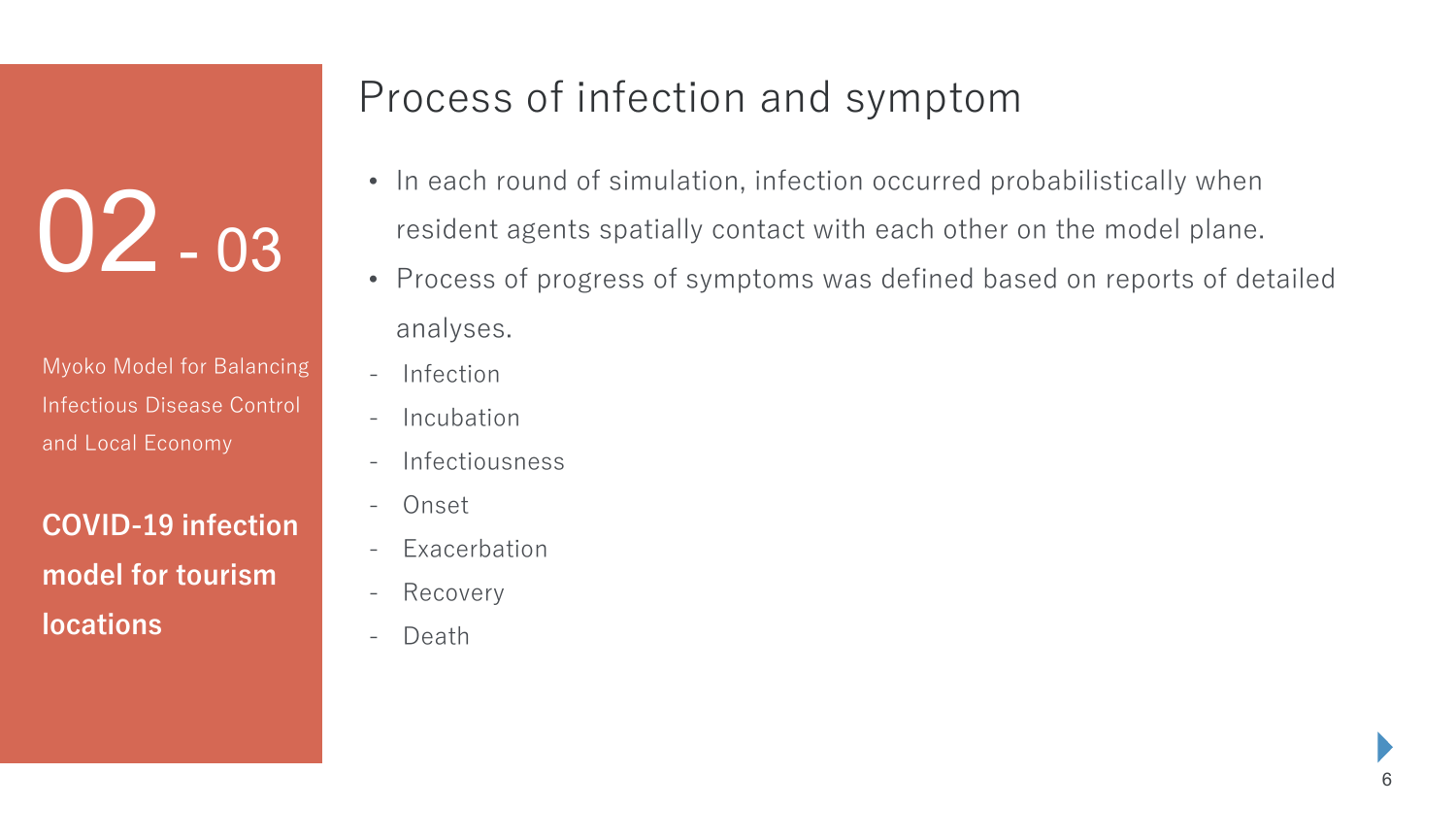Myoko Model for Balancing Infectious Disease Control and Local Economy

**Evaluation of infection control measures**

### Effects of voluntary infection control measures

Compared to no measure (B1), in peak number of serious symptoms:

- 52% with reduction in residents' visit to local shops (S1)
- 20% with reduction in contact between employees and tourists (S2)

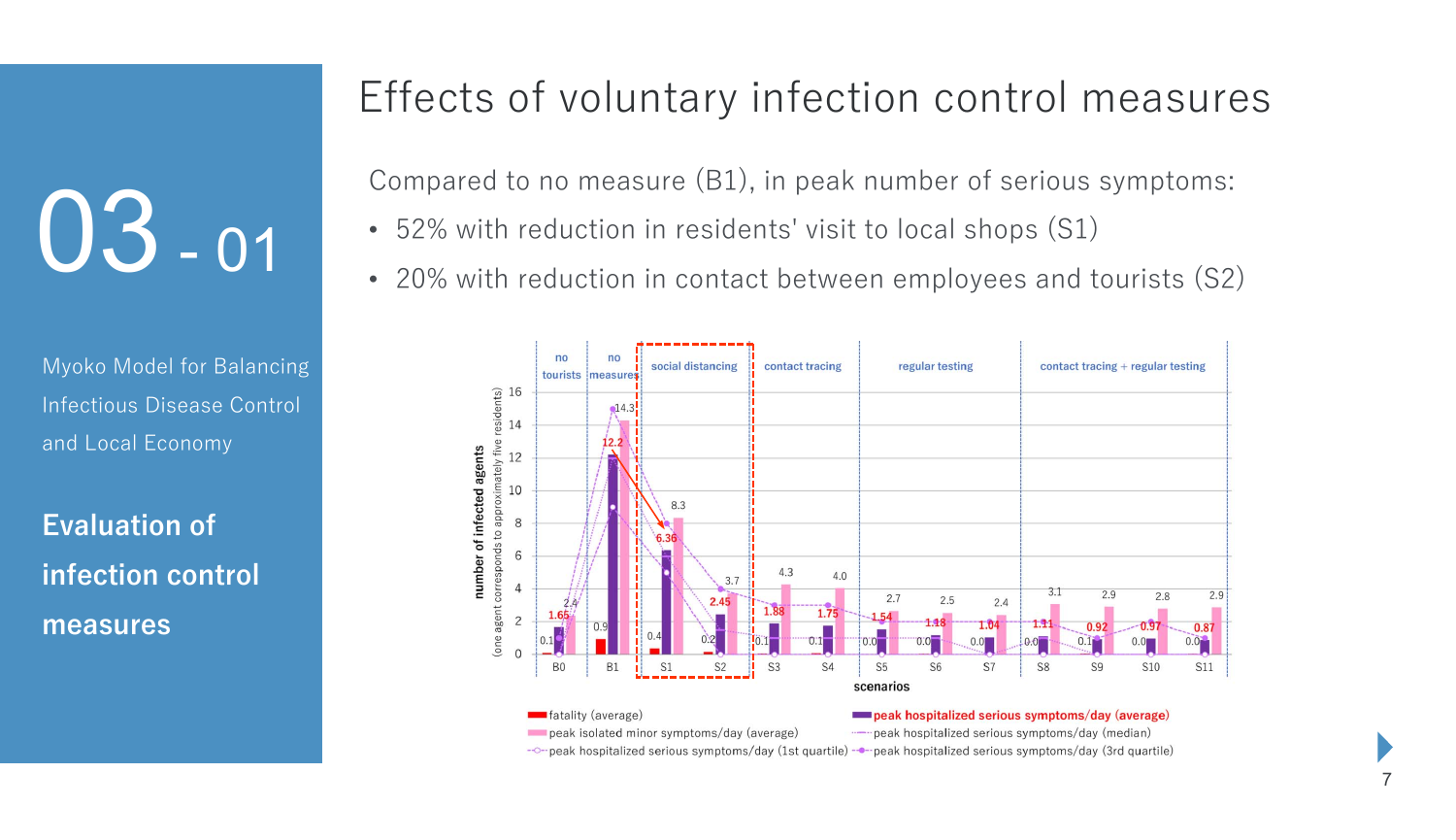Myoko Model for Balancing Infectious Disease Control and Local Economy

**Evaluation of infection control measures**

### Tracking tests for persons in contact & isolation

Compared to no measure (B1), in peak number of serious symptoms:

- 15% with a forward one-time tracking ratio of 50% (S3)
- 14% with a forward one-time tracking ratio of 80% (S4)

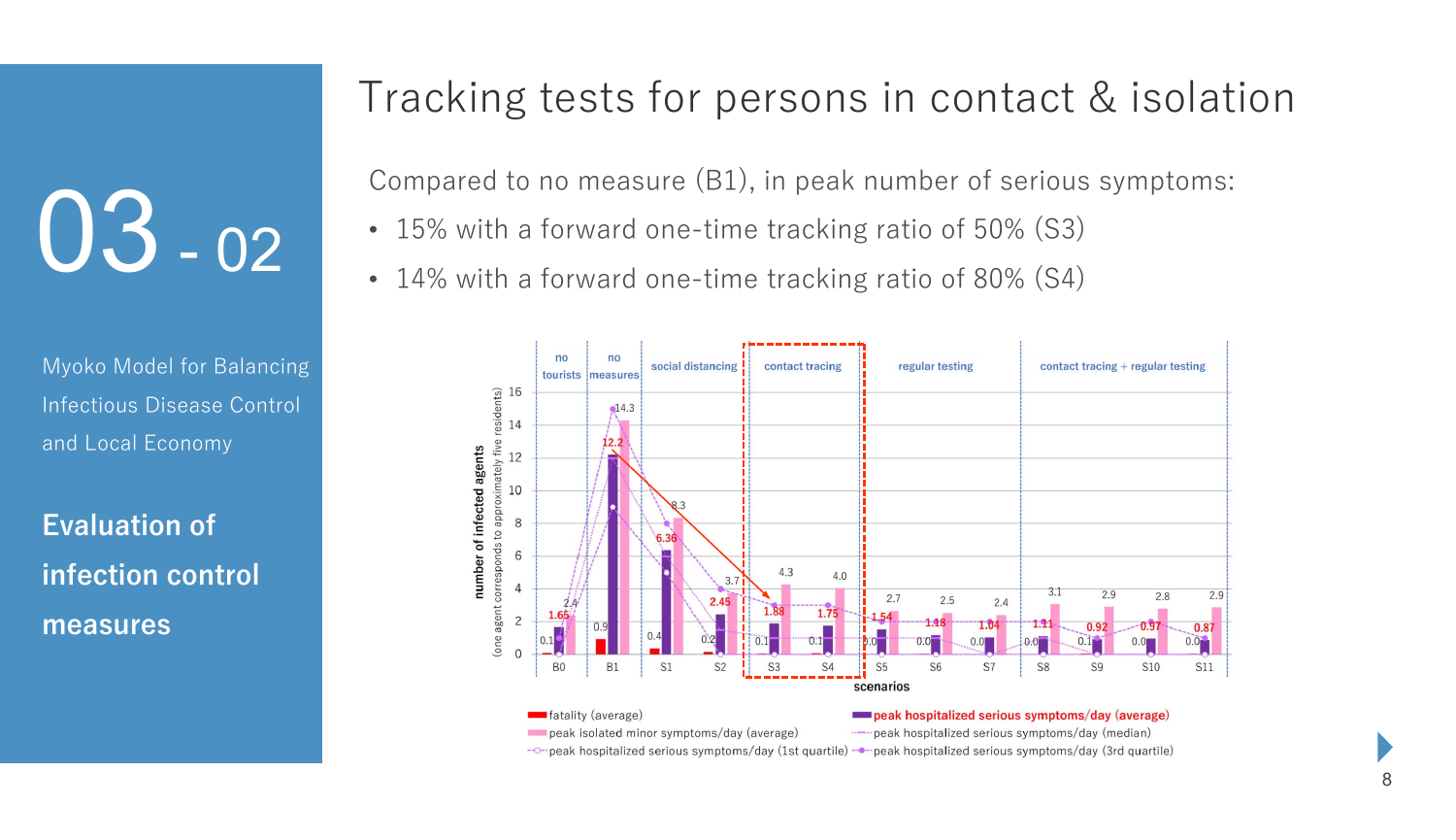Myoko Model for Balancing Infectious Disease Control and Local Economy

**Evaluation of infection control measures**

#### Regular testing on tourism employees & isolation

Compared to no measure (B1), in peak number of serious symptoms:

- 13% with a 50% test ratio every 2 weeks (S5)
- 10% with a 75% test ratio every 2 weeks (S6)

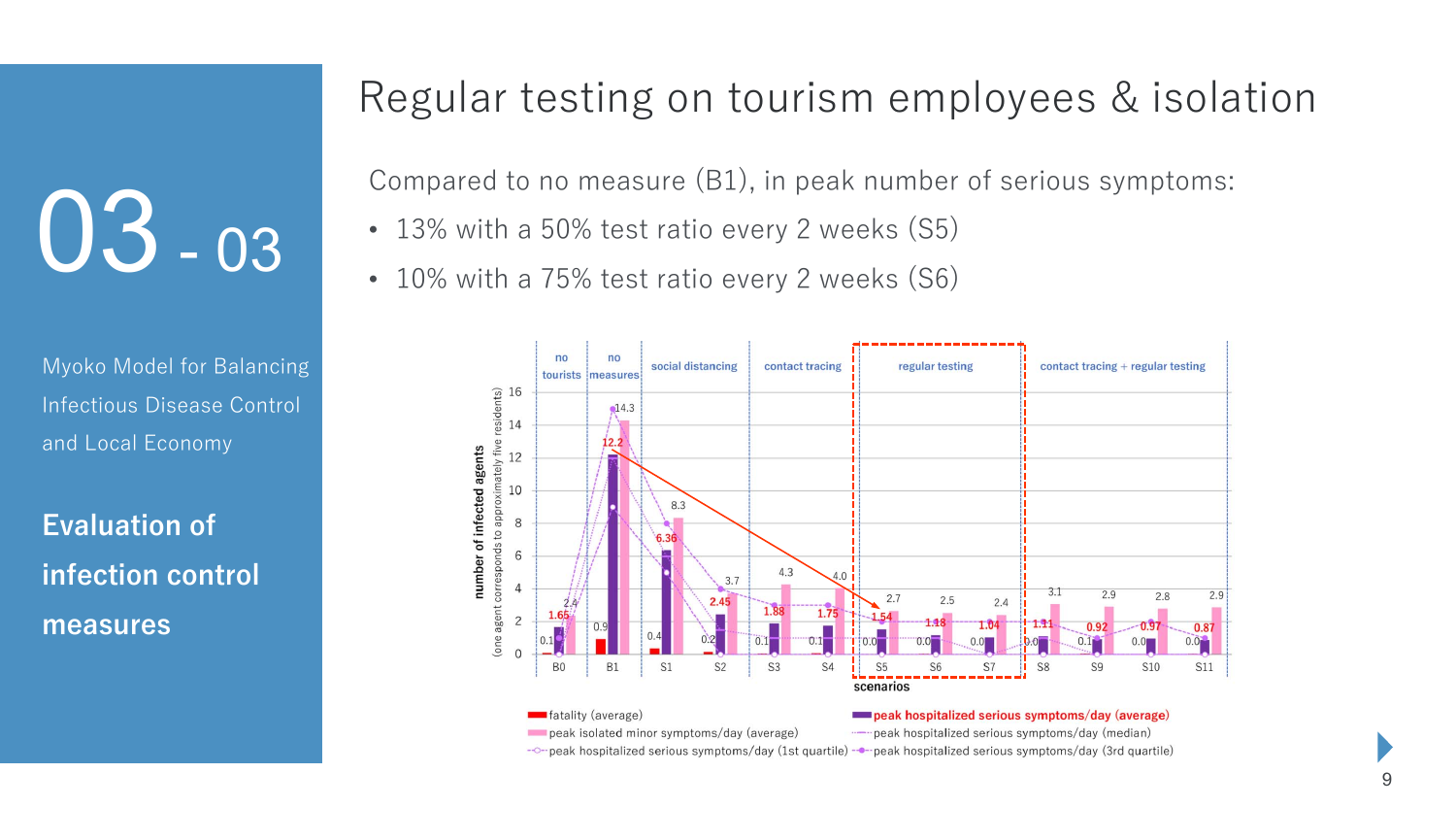Myoko Model for Balancing Infectious Disease Control and Local Economy

**Evaluation of infection control measures**

#### Regular testing on tourism employees & isolation

Compared to no measure (B1), in peak number of serious symptoms:

• 8.5% with a 100% test ratio every 2 weeks (S7)

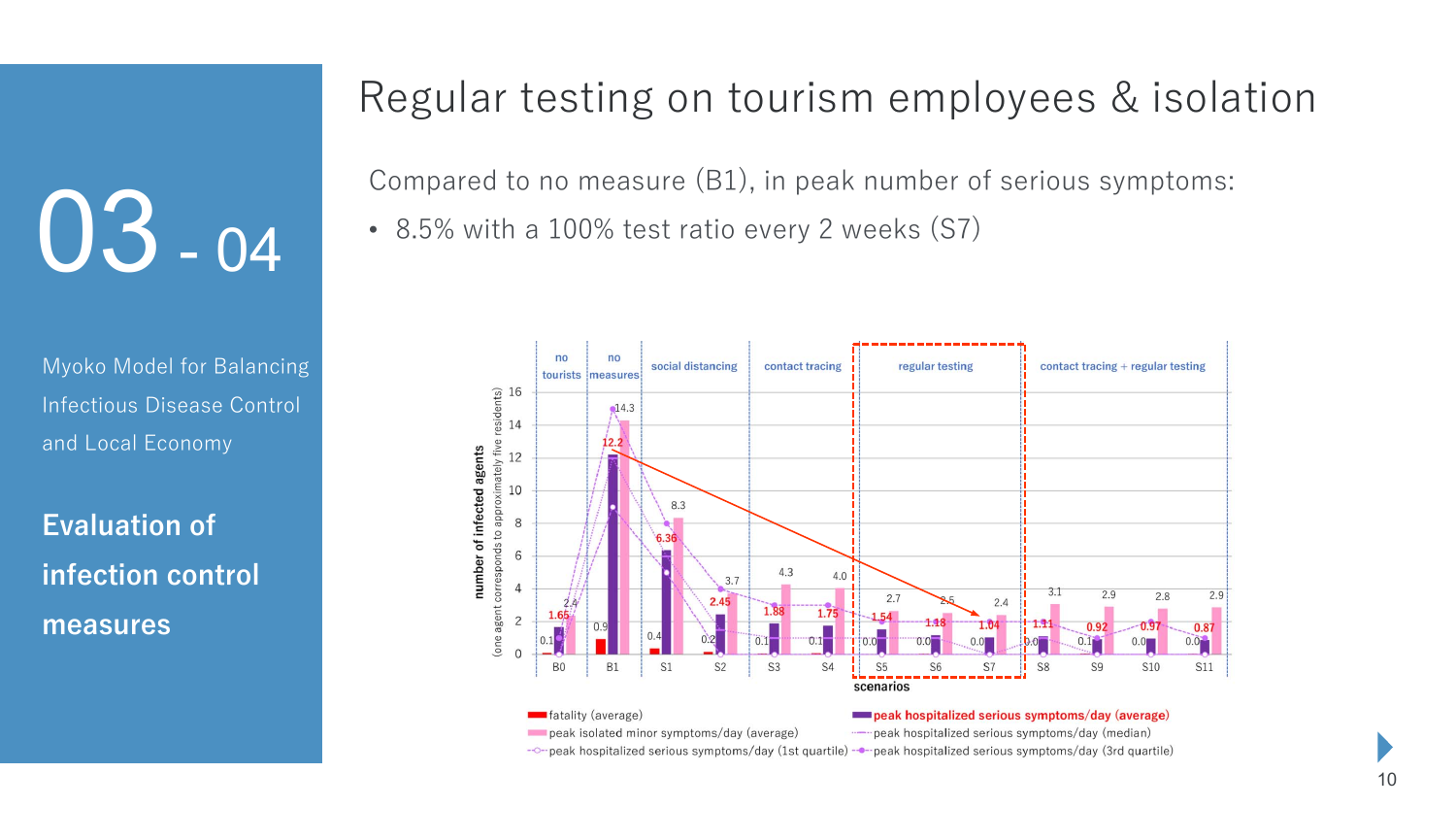Myoko Model for Balancing Infectious Disease Control and Local Economy

**Evaluation of infection control measures**

### Tracking tests for persons in contact & regular testing on tourism employees & isolation

- 9.1% with 50% tracking ratio & 50% test ratio every 2 weeks (S8)
- 7.5% with 50% tracking ratio & 75% test ratio every 2 weeks (S9)

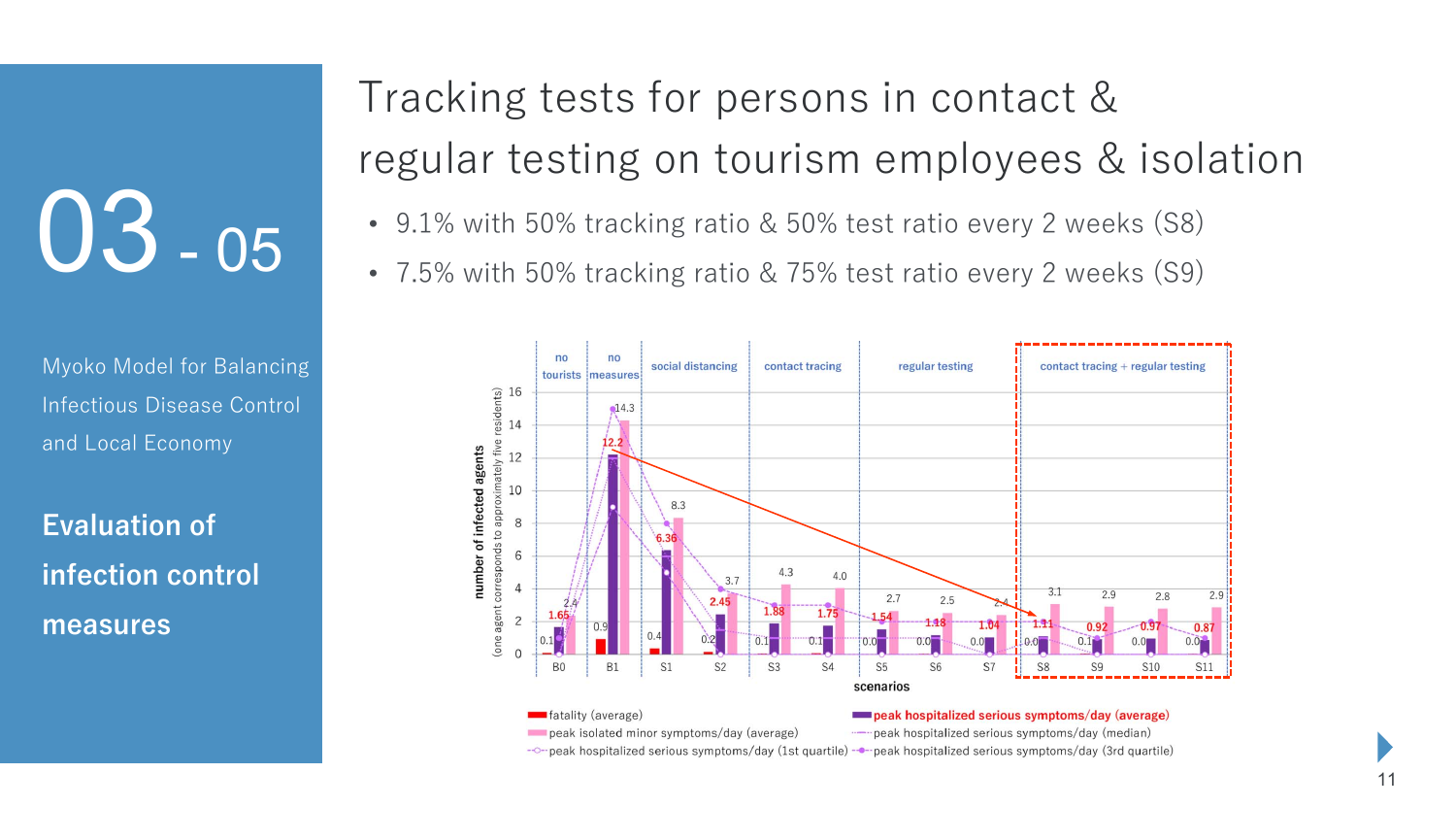Myoko Model for Balancing Infectious Disease Control and Local Economy

**Evaluation of infection control measures**

### Tracking tests for persons in contact & regular testing on tourism employees & isolation

- 8.0% with 80% tracking ratio & 50% test ratio every 2 weeks (S10)
- 7.2% with 80% tracking ratio & 75% test ratio every 2 weeks (S11)

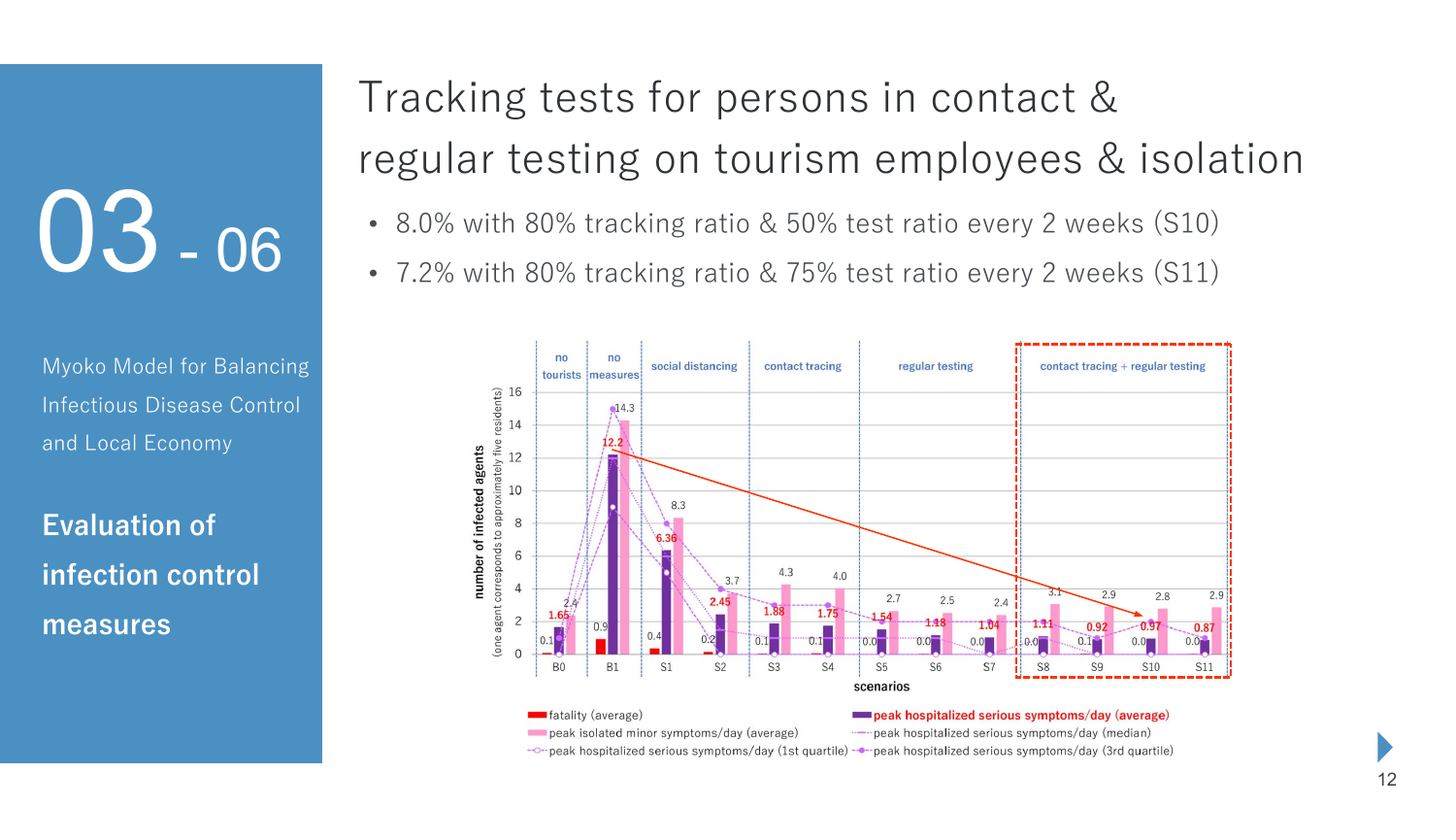Myoko Model for Balancing Infectious Disease Control and Local Economy

**Evaluation of infection control measures**

#### Discussion on experimental results

- Effects of changes in local residents and tourists' lifestyles or tourism business service methods were limited on infection control.
- Active epidemiological surveillance was as effective as canceling tourism.
- Regular testing to tourism business employees was more effective than canceling tourism.
- Combination of active epidemiological surveillance and regular testing showed major effects while reducing number of testing.
- **Integrated systems of comprehensive surveillance and sufficient testing would realize a balance between infection control and local economy in tourism locations.**